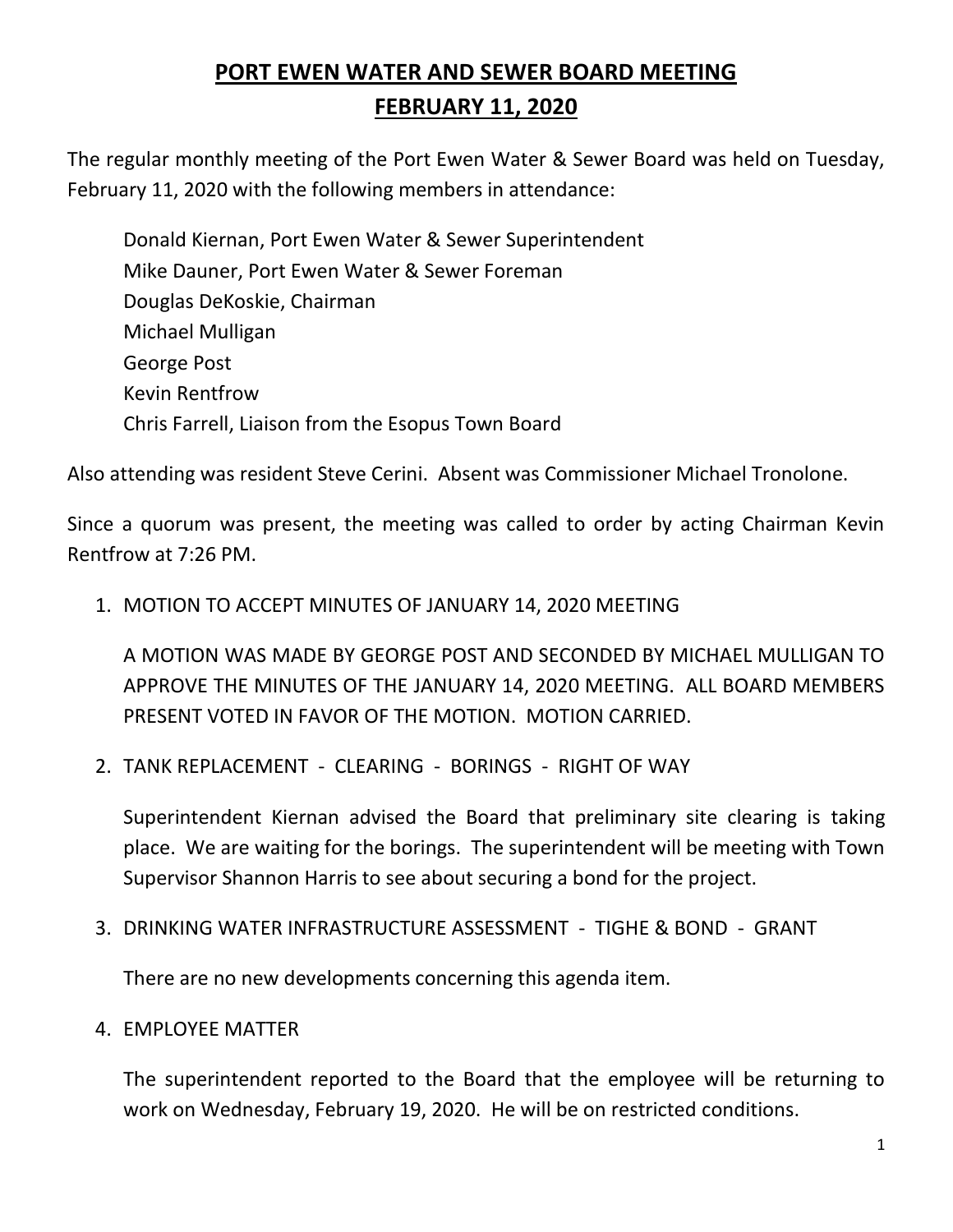### 5. FOREMAN / FIELD REPORT

The report from Foreman Dauner is included with the monthly reports. There have been no water main breaks during February. The City of Kingston came to assist with their sewer vac during one of our breaks; Foreman Dauner wrote to thank the City for the help.

6. PETER RETIREMENT 2/18/20

Today, February 11, 2020 was Peter Koelli's last day; he has retired.

7. NEW HIRE

Superintendent Kiernan advised the Board that the new employee is on probation for six months. During this time he will receive help and training.

8. LEGAL - RUZZO

There are no new developments regarding this agenda item.

9. PLANT ROOF

The superintendent reported to the Board that Colonial Roofing has replaced the roof at the plant. The cost is approximately  $\frac{1}{2}$  9,700. The remaining task is painting it silver.

#### 10.MISCELLANEOUS

- A. The Superintendent and the Board discussed the current water problem in New Paltz. SUNY New Paltz is closing, with students required to leave the campus. All schools are closing. Bottled water is being distributed. Part of the village/town uses the New York City aquaduct, and part of the village is served by a privatelyowned water treatment facility.
- B. Superintendent informed the Board that today a hydrant on Salem Street was hit by a car. The driver was bruised, the car was totaled and the hydrant needed to be replaced.
- C. One pump is still waiting to be rebuilt; it should be back within two weeks.